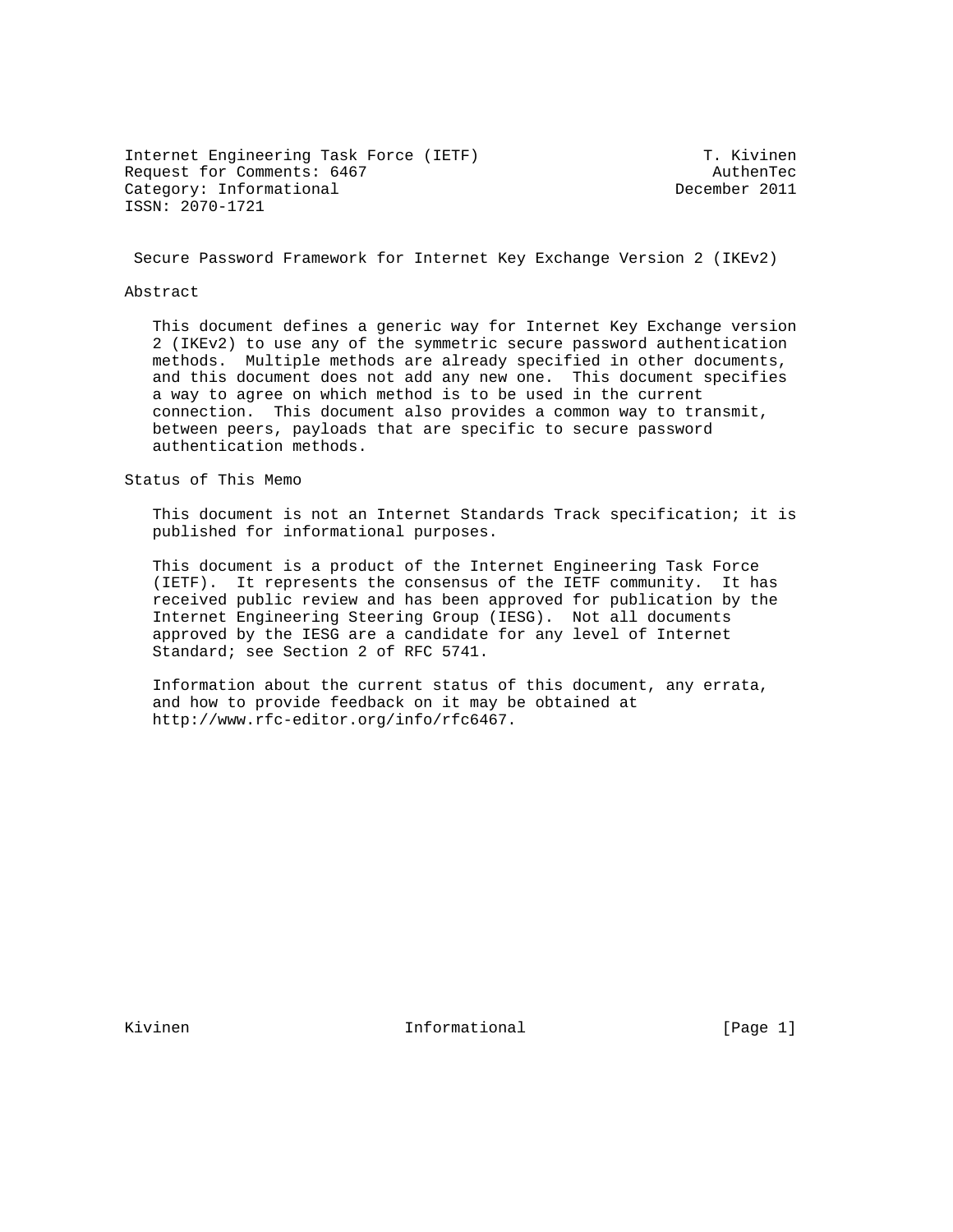### Copyright Notice

 Copyright (c) 2011 IETF Trust and the persons identified as the document authors. All rights reserved.

 This document is subject to BCP 78 and the IETF Trust's Legal Provisions Relating to IETF Documents

 (http://trustee.ietf.org/license-info) in effect on the date of publication of this document. Please review these documents carefully, as they describe your rights and restrictions with respect to this document. Code Components extracted from this document must include Simplified BSD License text as described in Section 4.e of the Trust Legal Provisions and are provided without warranty as described in the Simplified BSD License.

## Table of Contents

## 1. Introduction

 The IPsecME working group was chartered to provide for IKEv2 ([RFC5996]) a symmetric secure password authentication protocol that supports the use of low-entropy shared secrets, and to protect against off-line dictionary attacks without requiring the use of certificates or the Extensible Authentication Protocol (EAP). There are multiple such methods, and the working group was to pick one. Unfortunately, the working group failed to pick one protocol, and there are multiple candidates going forward as separate documents. As each of those older versions of those documents used a different technique to negotiate the use of the method and also used different payload formats, it is very hard to try to make an implementation where multiple such systems could co-exist.

 Current document versions ([SPSK-AUTH], [PACE], and [PAKE]) use the method described in this document.

 This document describes IKEv2 payload formats that can be used for multiple secure password methods to negotiate and transmit data so each different method can easily co-exist in the same implementation.

Kivinen 1. Informational 1. Eage 2]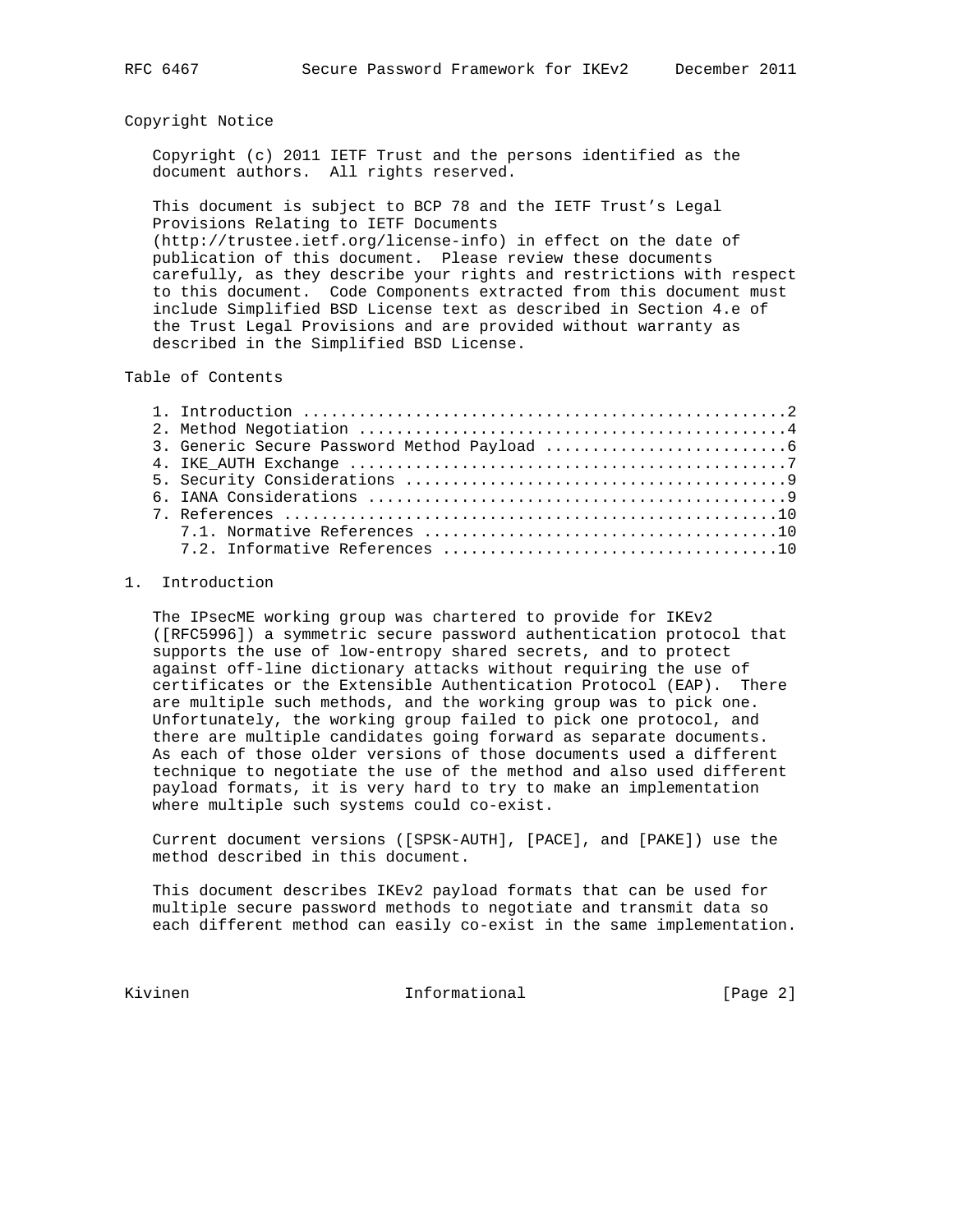This document consists of two major parts:

- o How to negotiate which secure password method negotiation is used.
- o How to transmit data, between peers, that is specific to secure password methods.

 The secure password methods are not usually meant to be used in the normal end user (remote access VPN) cases. In such cases, EAP-based authentication works fine, and the asymmetric nature of EAP does not matter. In such scenarios, the authentication is usually backed up with the back-end Authentication, Authorization, and Accounting (AAA) servers and other infrastructure. That is, in such scenarios, neither of the IKEv2 peers really knows the secret, as on one end it is typed in by the user when it is needed, and on the other end it is authenticated by the back-end AAA server.

 The new secure password methods are meant to be used, for example, in the authentication between two servers or routers. These scenarios are usually symmetric: both peers know the shared secret, no back-end authentication servers are involved, and either end can initiate an IKEv2 connection. Note that such a model could also be supported by EAP when an EAP method that can run in symmetric fashion is in use, and the EAP method is directly implemented on both peers and no AAA is in use.

 In many cases, each implementation will use only one of the proposed secure password authentication methods but can include support for multiple methods even when only one of them will be used. For example, a general-purpose operating system running IPsec and IKEv2 and supporting secure password authentication methods to protect services provided by the system might need to implement support for several methods. It is then up to the administrator which one is to be used. As the server might need to connect to multiple other servers, each implementing a different set of methods, it may not be possible to pick one method that would serve all cases.

 The secure password methods mostly keep the existing IKEv2 IKE\_SA\_INIT exchange and modify the IKE\_AUTH authentication step. As those methods do not want to add new round trips, negotiating which of the secure password methods to use needs to happen during the IKE\_SA\_INIT. As the identity of the other end is only provided inside IKE\_AUTH, the responder needs to select the list of supported methods based only on the IP address of the initiator. This could lead to problems if only certain methods would be acceptable for certain identified peers. Fortunately, as the authentication is done based on the secret shared between both peers, the shared secret should be usable in all of the methods; thus, a remote peer usually

Kivinen 10 Informational [Page 3]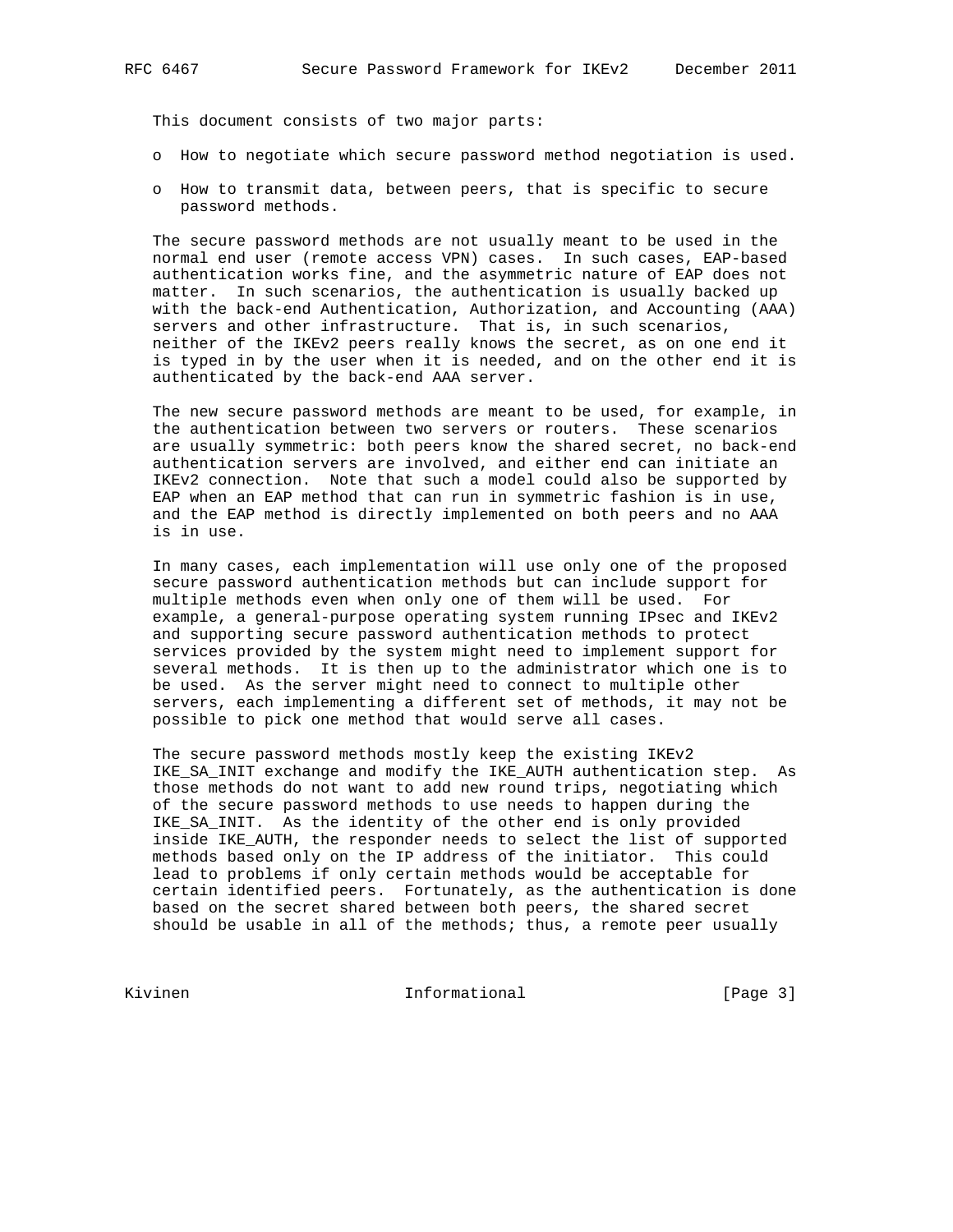does not need to restrict selection of the method based on the initiator's identity but only based on the supported methods and the administrative policy.

 Also, as the initiator already knows which peer it is connecting with, it can limit which methods it proposes to the other peer. And as secure password methods are meant to be used in symmetric cases, both ends should have similar configuration; i.e., they have the same shared secret and, most likely, also a list of acceptable authentication methods to be used. This could also be interpreted so that there is no need to support method negotiation, as both ends can already see this from the configuration. On the other hand, in most cases, either end does not really care which method is used but is willing to use any secure method that the other end supports. In such cases, the automatic negotiation provides a way to make the configuration easy, i.e., no need to pick one method to be used between the peers.

 The reason for using the common IKEv2 payload to transmit, between peers, data that is specific to the secure password method is that the payload type field in the IKEv2 is only an 8-bit field, and 62.5% of the range is already reserved (50% to the private use numbers, and 12.5% to the IKEv1 payload numbers). This leaves 95 usable numbers, out of which 16 are already in use. Initially, it was proposed that five payload type numbers be consumed. Those five new payload types would already represent a 31% increase in the number of currently allocated payload types.

2. Method Negotiation

 Because all of the methods modify the IKE\_AUTH exchange, the negotiation of the secure password method to be used needs to happen during the IKE\_SA\_INIT exchange. The secure password negotiation exchange would be:

Initiator Responder ------------------------------------------------------------------- HDR(SPIi=xxx, SPIr=0, IKE\_SA\_INIT, Flags: Initiator, Message ID=0), SAi1, KEi, Ni, [N(SECURE\_PASSWORD\_METHODS)] -->

> <-- HDR(SPIi=xxx, SPIr=yyy, IKE\_SA\_INIT, Flags: Response, Message ID=0), SAr1, KEr, Nr, [CERTREQ], [N(SECURE\_PASSWORD\_METHODS)]

Kivinen 11. Informational 1992 (Page 4)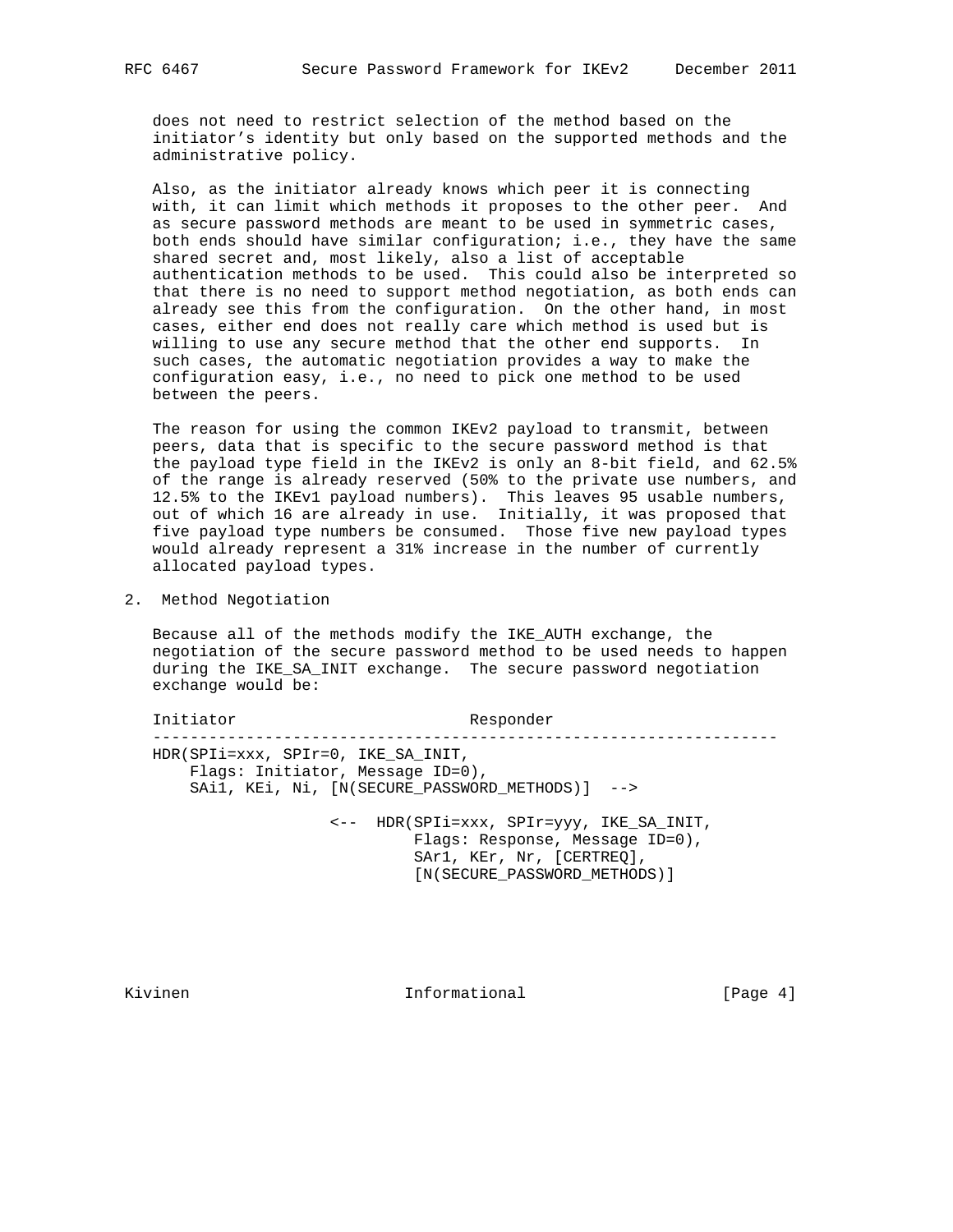If the N(SECURE\_PASSWORD\_METHODS) Notify payload is missing, then normal IKEv2 authentication methods are used. If the Notify payloads are included, then the negotiation of the secure password methods happens inside those payloads.

 As it might be possible that future secure password methods will modify the IKE\_AUTH payload in a more substantial way, it is better that as an end result of the negotiation we have exactly one secure password method that will be used. The initiator will know which methods are usable when talking to that responder, so the initiator will send a list of acceptable methods in its IKE\_SA\_INIT request. The responder will pick exactly one method and put that in its response.

 The secure password methods are identified by the 16-bit IANA allocated numbers stored in the Notify payload notification data field. If a method supports multiple different password preprocessing methods, each of those may be allocated a separate number from this space, or the method might do its own negotiation of the preprocessing method later. As the initiator has already selected the shared secret it will be using, it will also know which preprocessing it might need, so it should propose only those preprocessing methods suitable for the selected shared secret. This means that it is recommended that separate IANA numbers be allocated for different preprocessing methods.

The actual Notify payload will look like this:

1 2 3 0 1 2 3 4 5 6 7 8 9 0 1 2 3 4 5 6 7 8 9 0 1 2 3 4 5 6 7 8 9 0 1 +-+-+-+-+-+-+-+-+-+-+-+-+-+-+-+-+-+-+-+-+-+-+-+-+-+-+-+-+-+-+-+-+ | Next Payload |C| RESERVED | Payload Length | +-+-+-+-+-+-+-+-+-+-+-+-+-+-+-+-+-+-+-+-+-+-+-+-+-+-+-+-+-+-+-+-+ | Protocol ID | SPI Size | Notify Message Type | +-+-+-+-+-+-+-+-+-+-+-+-+-+-+-+-+-+-+-+-+-+-+-+-+-+-+-+-+-+-+-+-+ | | Security Parameter Index (SPI) | | +-+-+-+-+-+-+-+-+-+-+-+-+-+-+-+-+-+-+-+-+-+-+-+-+-+-+-+-+-+-+-+-+ | | Notification Data | | +-+-+-+-+-+-+-+-+-+-+-+-+-+-+-+-+-+-+-+-+-+-+-+-+-+-+-+-+-+-+-+-+

 The Protocol ID will be zero, and the SPI Size will also be zero, meaning that the SPI field will be empty. The Notify Message Type will be 16424.

Kivinen 10 Informational 1999 [Page 5]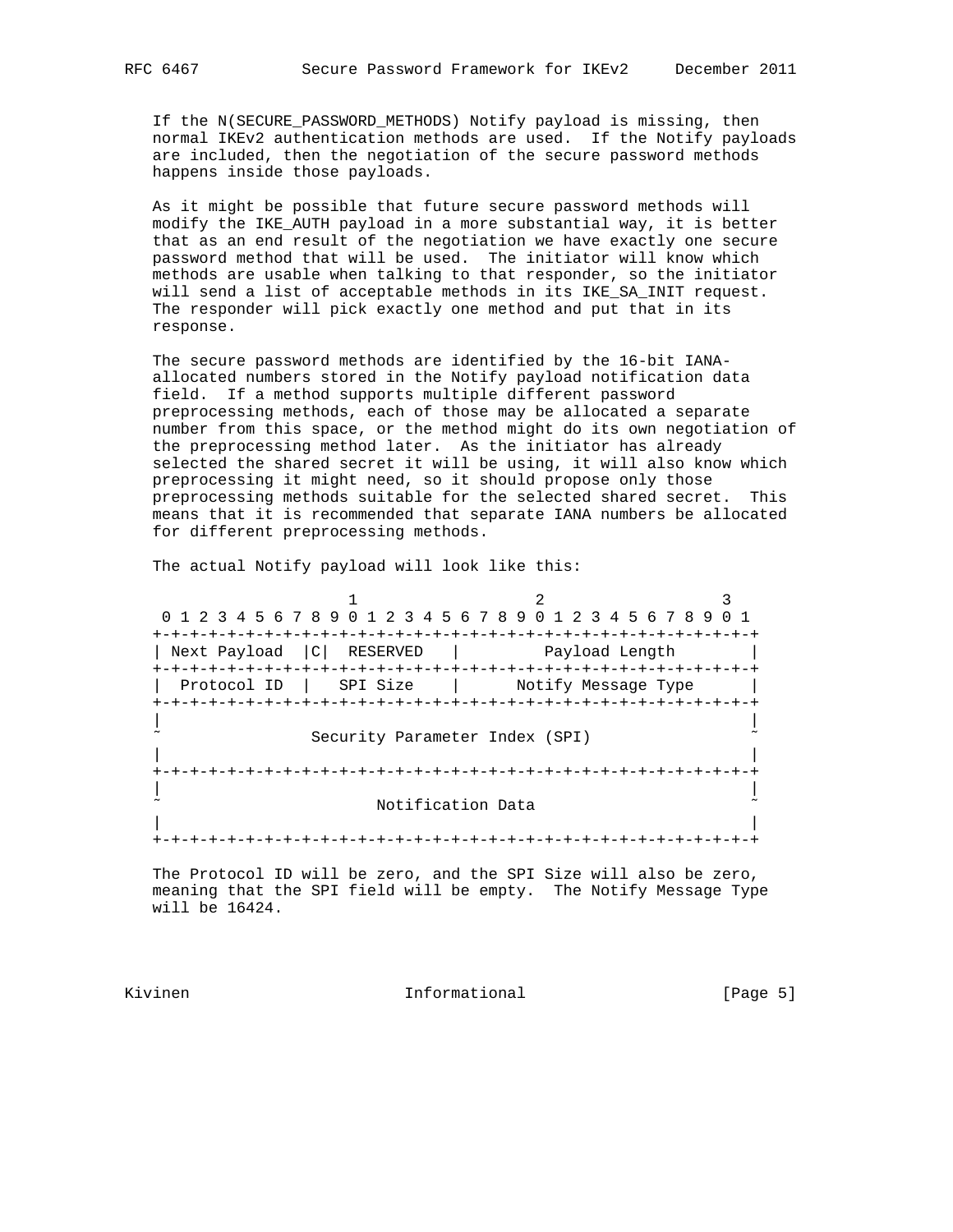1 2 3 0 1 2 3 4 5 6 7 8 9 0 1 2 3 4 5 6 7 8 9 0 1 2 3 4 5 6 7 8 9 0 1 +-+-+-+-+-+-+-+-+-+-+-+-+-+-+-+-+-+-+-+-+-+-+-+-+-+-+-+-+-+-+-+-+ | Secure Password Method #1 | Secure Password Method #2 +-+-+-+-+-+-+-+-+-+-+-+-+-+-+-+-+-+-+-+-+-+-+-+-+-+-+-+-+-+-+-+-+ | Secure Password Method #3 | ... +-+-+-+-+-+-+-+-+-+-+-+-+-+-+-+-+-+-+-+-+-+-+-+-+-+-+-+-+-+-+-+-+

 The response Notify payload contains exactly one 16-bit secure password method number inside the Notification Data field.

3. Generic Secure Password Method Payload

 This payload will contain the data that is specific to the secure password payload. The IKE\_AUTH exchanges might have a number of these inside, depending on what is required and specified by the secure password method. As the secure password method is already selected during IKE\_SA\_INIT, there is no need to repeat the information of the selected secure password method; thus, this payload only contains the method-specific data. As some secure password methods require multiple different payloads, they are assumed to include their method-specific payload type inside the payload -- for example, inside the first octet of the data. However, this is method-specific, and a method is free to format the payload data as it wants.

 The Generic Secure Password Method (GSPM) payload will look like this:

1 2 3 0 1 2 3 4 5 6 7 8 9 0 1 2 3 4 5 6 7 8 9 0 1 2 3 4 5 6 7 8 9 0 1 +-+-+-+-+-+-+-+-+-+-+-+-+-+-+-+-+-+-+-+-+-+-+-+-+-+-+-+-+-+-+-+-+ | Next Payload | C | RESERVED | Payload Length +-+-+-+-+-+-+-+-+-+-+-+-+-+-+-+-+-+-+-+-+-+-+-+-+-+-+-+-+-+-+-+-+ | | Data Specific to the Secure Password Method | | +-+-+-+-+-+-+-+-+-+-+-+-+-+-+-+-+-+-+-+-+-+-+-+-+-+-+-+-+-+-+-+-+

 The Payload Type for this payload is 49, and the name used in this document is "GSPM payload."

Kivinen 10 Informational 1999 [Page 6]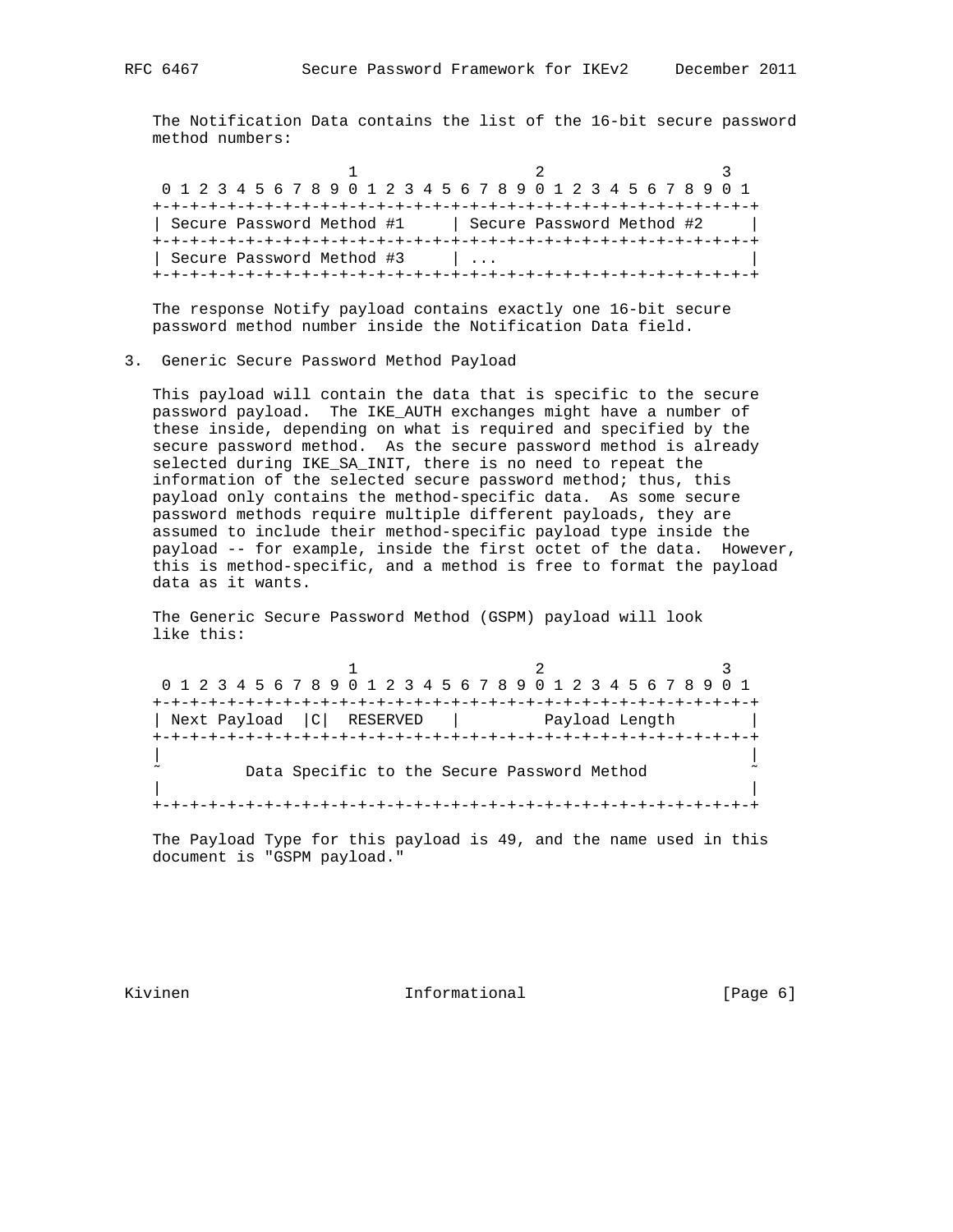If the method uses payload subtypes (which are specific to the secure password method) inside the GSPM payload, the format will be like this:

1 2 3 0 1 2 3 4 5 6 7 8 9 0 1 2 3 4 5 6 7 8 9 0 1 2 3 4 5 6 7 8 9 0 1 +-+-+-+-+-+-+-+-+-+-+-+-+-+-+-+-+-+-+-+-+-+-+-+-+-+-+-+-+-+-+-+-+ | Next Payload | C | RESERVED | Payload Length +-+-+-+-+-+-+-+-+-+-+-+-+-+-+-+-+-+-+-+-+-+-+-+-+-+-+-+-+-+-+-+-+ | Subtype\* | | +-+-+-+-+-+-+-+-+ + | | Data Specific to the Secure Password Method | | +-+-+-+-+-+-+-+-+-+-+-+-+-+-+-+-+-+-+-+-+-+-+-+-+-+-+-+-+-+-+-+-+

\* method-specific subtype field

 This representation is here only for illustrative purposes; the secure password method will define the exact format of the payload contents.

4. IKE\_AUTH Exchange

 As the negotiation takes place during IKE\_SA\_INIT, the secure password methods may modify the IKE\_AUTH exchange if needed. To easily enable implementing multiple methods, it is recommended that IKE\_AUTH exchange not be modified unnecessarily. Adding zero, one, or multiple GSPM payloads to each exchange is needed, as is the modification to how the AUTH payload is calculated, but all other changes should be kept minimal.

 The IKE\_AUTH exchange should look similar to when EAP is used, meaning that the first request includes IDi, SAi2, TSi, TSr, and some number of GSPM payloads. The response should include IDr and, again, a number of GSPM payloads. There may be multiple exchanges, each consisting of some number of GSPM payloads; finally, when authentication is done, there should be one final exchange where the request includes the AUTH payload (along with some number of GSPM payloads) and the response contains AUTH, SAr2, TSi, TSr, and some number of GSPM payloads. The number of GSPM payloads is up to the secure password method but usually will be less than 3. However, depending on the method, it might be more.

 The AUTH payload calculation should include all the data that would normally be included, in addition to the extra data needed by the secure password method. The secure password method needs to define how the AUTH payload is calculated.

Kivinen 1988 Informational 1989 (Page 7)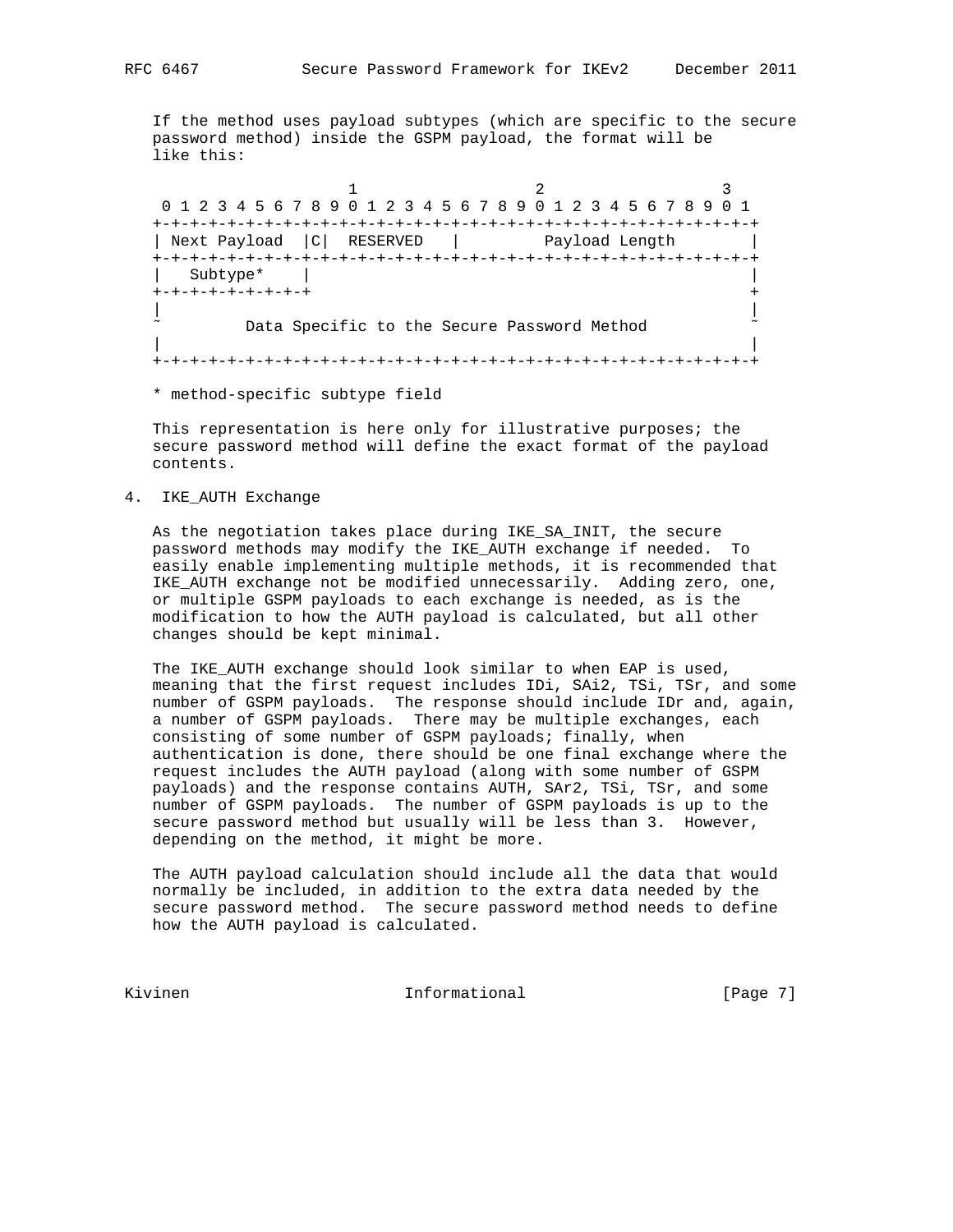As the AUTH payload calculation is changed, the secure payload method should not use any of the existing authentication method numbers in the AUTH Payload Auth Method field but instead should use the number allocated in this document. This number is meant to be used by all secure password authentication methods.

 Initiator Responder ------------------------------------------------------------------- HDR(SPIi=xxx, SPIr=yyy, IKE\_AUTH, Flags: Initiator, Message ID=1), SK {IDi, [CERTREQ,] GSPM, [GSPM, ...,] [IDr,] SAi2, TSi, TSr}  $\leftarrow$  <-- HDR(SPIi=xxx, SPIr=yyy, IKE\_AUTH, Flags: Response, Message ID=1), SK {IDr, [CERT,] GSPM, [GSPM, ...]} HDR(SPIi=xxx, SPIr=yyy, IKE\_AUTH, Flags: Initiator, Message ID=2), SK  $\{GSPM, [GSPM, ...,] \}$  --> <-- HDR(SPIi=xxx, SPIr=yyy, IKE\_AUTH, Flags: Response, Message ID=2), SK {GSPM, [GSPM, ...]} ... HDR(SPIi=xxx, SPIr=yyy, IKE\_AUTH, Flags: Initiator, Message ID=x),  $SK \{ [GSPM, \ldots,], AUTH \}$  --> <-- HDR(SPIi=xxx, SPIr=yyy, IKE\_AUTH, Flags: Response, Message ID=x), SK {[GSPM, ...,] AUTH, SAr2, TSi, TSr}

 Note that the number of the GSPM payloads and other payloads in each packet will be defined only by the secure password method documentation, and representations in this document are only for illustrative purposes.

Kivinen 1988 - Informational 1988 (Page 8)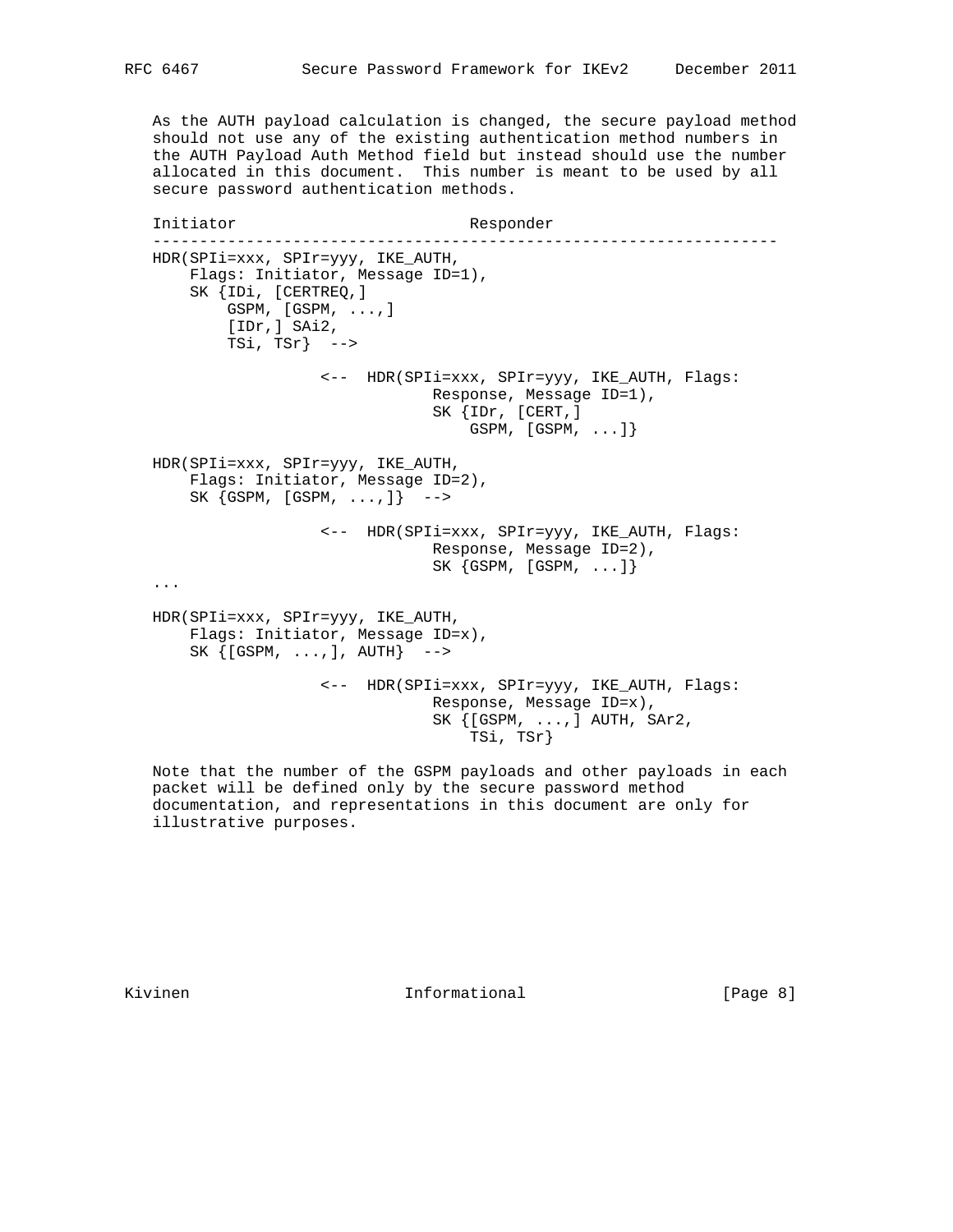5. Security Considerations

 As this document does not describe an exact protocol, the security considerations are not relevant. Any secure password method documentation using payload types described here needs to also describe the security properties of the protocol it defines or discusses.

6. IANA Considerations

 This document allocates one new IKEv2 message type in the "Notify Messages Types - Status Types" registry:

16424 SECURE\_PASSWORD\_METHODS

 This document also allocates one new number in the "IKEv2 Authentication Method" registry:

12 Generic Secure Password Authentication Method

 This document also adds one new payload type to the "IKEv2 Payload Types" registry:

49 Generic Secure Password Method GSPM

 This document creates a new IANA registry -- "IKEv2 Secure Password Methods":

0 Reserved

 Values 1-1023 are unassigned. Values 1024-65535 are for private use among mutually consenting parties. Changes and additions to this registry are done by Expert Review.

Kivinen 10 Informational 1999 (Page 9)